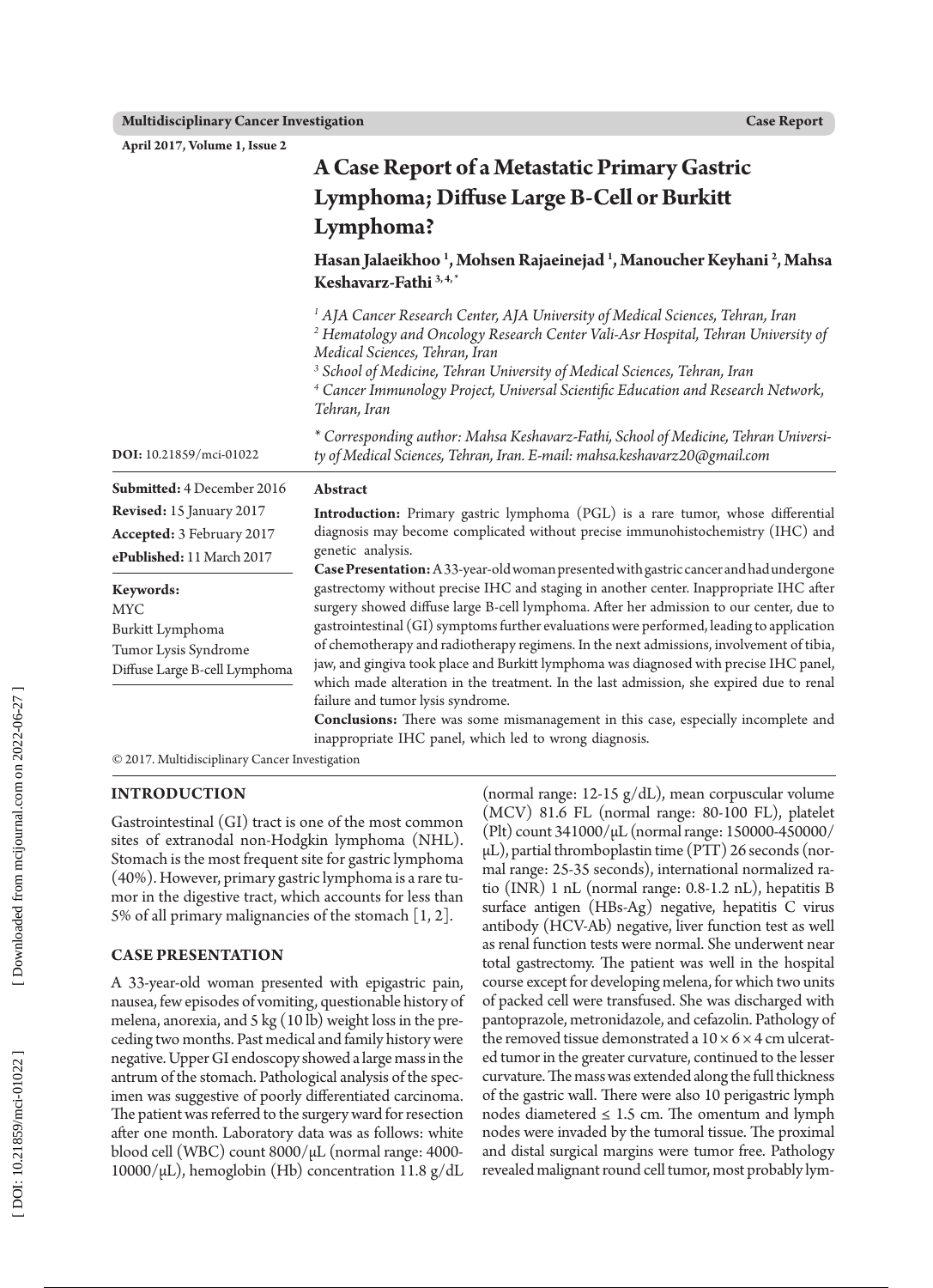phoma. The result of immunohistochemistry (IHC) was reactive for LCA, CD20 and 80% positive for Ki67 and negative for CD3, CK, and EMA markers. The diagnosis of diffuse large B-cell lymphoma was established. Seven teen days after the surgery, the patient was admitted to our hospital for the first time with some complaints in cluding severe abdominal pain, nausea, vomiting, and di arrhea. Positive finding in physical examination revealed dehydration, abdominal distention, positive shifting dull ness, and oral temperature of 38°C. Abdominal sonogra phy showed moderate ascites. The abnormal laboratory data were reported as follows: WBC 11100 /µL, Hb 11.8 g/dL, erythrocyte sedimentation rate (ESR) 38 mm/ hour (normal range: 1-20 mm/hour), uric acid 14 mg/ dL, then increased to 16 mg/dL (normal range: 2.3-6.1 mg/dL), blood urea nitrogen (BUN) 21 mg/dL, then in creased to 127 mg/dL (normal range: 7-20 mg/dL), cre atinine  $(Cr)$  1 mg/dL, then increased to 3 mg/dL. With regards to the mentioned lab data, medical oncology, GI and nephrology consultations were requested. This was the first time we visited the patient. Prognostic tests were requested: lactic acid dehydrogenase (LDH) 1393 U/L (140-280 U/L) and beta2 microglobulin 3.8 mg/L (< 2 mg/L). The endoscopy result was normal. However, paracentesis of 2500 mL abdominal fluid was performed and cytologic assessment was positive for lymphomatous involvement. However, bone marrow aspiration (BMA) and bone marrow biopsy (BMB) were normal. R-CHOP regimen (rituximab, cyclophosphamide, hydroxydauno rubicin, oncovin (vincristine), and prednisone) was started for the patient. She received R-CHOP every three weeks on an outpatient basis. After four cycles, she

was evaluated and reported with normal computed to mography (CT) scan of the neck, chest, abdomen, and pelvis. BMA, BMB, liver function tests (LFT) and renal function tests (RFT) were normal as well. Nevertheless, PETCT was not available. The regimen proceeded for two more cycles .

Three months later, she presented with progressive and severe bone pain in the right tibia, disabling her from walking. Tenderness and hotness were obvious in the right lower extremity. The whole body bone scan was performed and metabolic active lesions in the right tibia and the left ninth rib were detected. Bone marrow biopsy of the right tibia confirmed ma lignant involvement of its mid-shaft and made her get radiation therapy regimen, 4500 Rad in 10 successive sessions, and two R-ICE (rituximab, ifosfamide + mesna, carboplatin, etoposide) regimen cycles. Two months later she developed severe pain in the right jaw. Biopsy of the right gingiva and jaw in another medical center also showed diffuse large B-cell lym phoma (DLBCL). She was admitted to the hospital and received a new chemotherapy regimen. E-SHAP which includes etoposide, solumedrol (methyl pred nisolone), high-dose ARA-C and platinum (cisplatin) was prescribed for three cycles. Pathological reviews of the jaw and right gingiva specimens were conduct ed in another hospital and the result was compatible with Burkitt lymphoma (BL) .

Immunohistochemical studies had the following re sults: positive for CD20 and CD10, negative for CD3, BCL2, CD34, and TdT, while Ki67 showed prolifera tive activity in 100% of the tumor nuclei (Figure 1) .



**Figure 1:** Pathological and Immunohistochemical Assessments of the Specimen Illustrated Burkitt Lymphoma (A) Hematoxylin & Eosin staining of the specimen shows round cell tumor; (B) reactivity to CD20; (C) reactivity to CD10; (D) reactivity to Ki67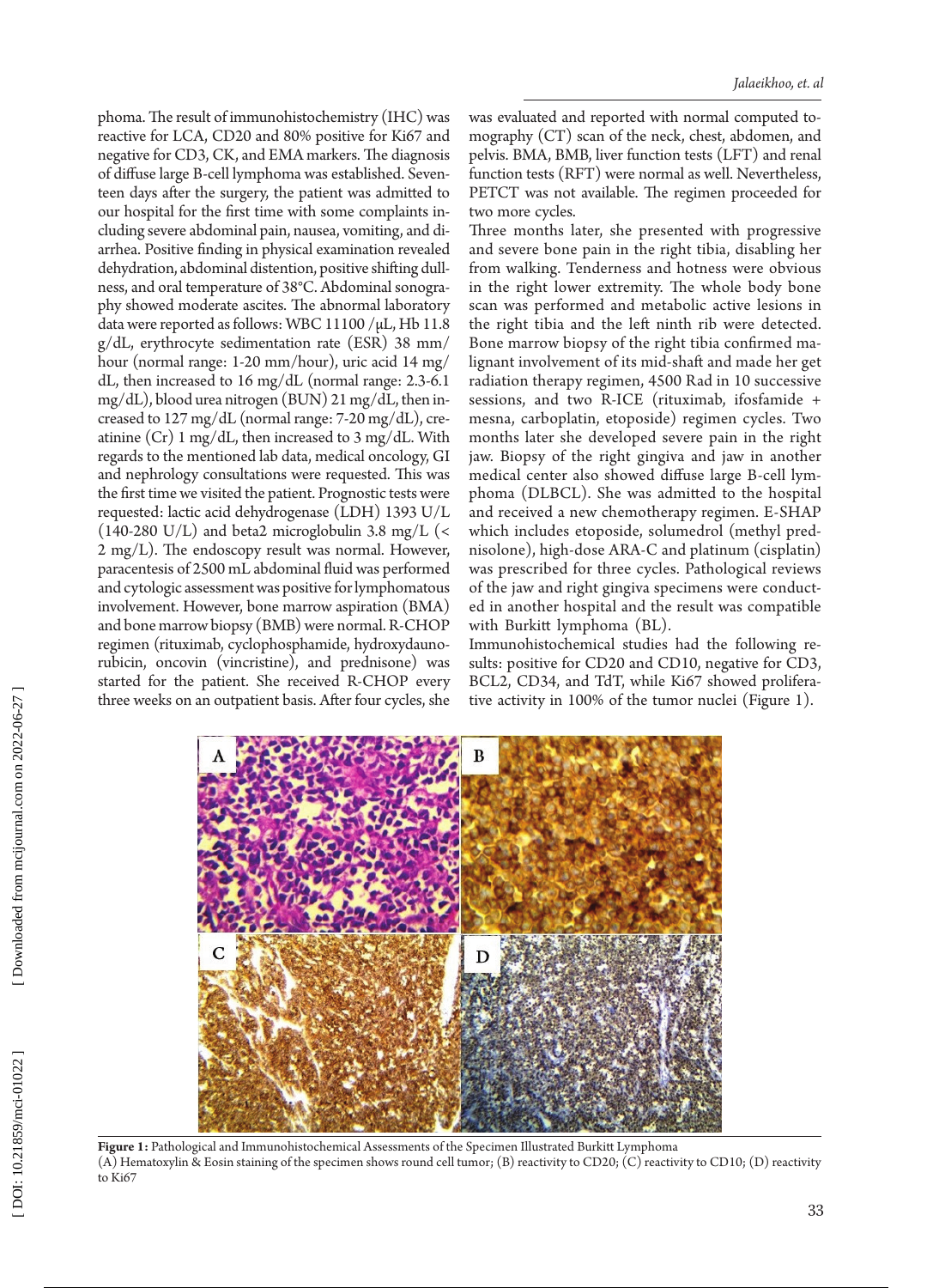For the fourth time, the patient was admitted to the hospital with intense abdominal pain, nausea, and vom iting. She had normal LFT, RFT, serum amylase level, and complete blood count (CBC) except for Hg which was 9. CT of the abdomen and pelvis showed a lobu lated hypo-dense enhancing mass pushing gallbladder, normal pelvic organs and no ascites. Lumbar puncture (LP) was normal. High-dose MTX, high-dose ARA-C and intrathecal chemotherapy were initiated for the pa tient .

Two months later, she was admitted to the hospital for the fifth time, due to severe abdominal pain and disten tion, vomiting, and decreased urine output. Blood pres sure was 80/50 and pulse rate was 120. She gradually developed confusion and coma. Abdominal sonogra phy showed multiple space occupying lesions (SOL) of the liver and ascites. Laboratory findings represent ed tumor lysis syndrome: WBC =  $4600/\mu L$ , Hb = 10.9  $g/dL$ , PLT = 102000/ $\pi$ L, ESR = 79 mm/hour, K<sup>+</sup> = 6 meq/L, Na<sup>+</sup> = 135 meq/L, Ca<sup>2+</sup> = 6 mg/dL, Po<sub>4</sub><sup>3-</sup> = 7 mg/dL, uric acid =  $16.5 \text{ mg/dL}$ , BUN =  $251 \text{ mg/dL}$ ,  $Cr = 4.7$  mg/dL. Ascetic fluid examination was cloudy, WBC =  $27500/\mu$ L with 96% lymphocyte, Glucose  $= 25$  mg/dL, protein  $= 4.7$  g/dL. Due to renal failure and possible tumor lysis syndrome, hemodialysis was performed as a chosen treatment. However, she died in deep coma 10 days after admission .

## **Discussion**

Primary gastric lymphoma (PGL) can be manifested like other benign or malignant disorders in the GI. Epi gastric pain, anorexia, weight loss, GI bleeding, nausea, and vomiting are the common symptoms [3, 4]. His topathological assessment makes the impression of the PGL. However, confirmation of PG-DLBCL is made based on IHC or MYC rearrangement evaluation. IHC may show another diagnosis for pathologically diag nosed poorly differentiated carcinomas, as it was re ported for 18% of cases in a study [5]. Positive CD20 or pan B-cell markers, CD19, CD20, CD22, as well as positive BCl-6 are commonly reported in IHC of both BL and DLBCL. In order to distinguish these two types of lymphoma by IHC, the panel must include CD10, BCL-2 and Ki67, given that most of BL cases show high reactivity for CD10 and Ki67, whereas only a few BL cases are reactive for BCL2. In contrast, DLBCL shows opposite results for these markers  $[6]$ .

Staging of the PG-DLBCL is performed by consider ation of the imaging studies, as well as bone marrow as piration and biopsy. According to the Lugano staging, DLBCL stage I is limited to the GI tract, stage II is ex tended to the abdomen, stage IIE is defined as adjacent tissue involvement by serosa penetration, and stage IV disseminates to extra-nodal regions or is concomitant supra-diaphragmatic nodal involvement [7, 8].

The international prognostic index (IPI) in case of PGL

is calculated considering the following factors: age > 60 years, increased serum LDH, performance status  $\geq 2$ , more than one extra-nodal involvement excluding the stomach, and stage III–IV of the disease [9]. Moreover, β-2 microglobulin, albumin and hemoglobin levels are correlated with longer overall survival and event-free survival [9-11]. Risk of CNS involvement in two years was 10.2% in this patient .

The first choice of treatment for PG-DLBCL is chemo therapy based on age, IPI, and dose adjustment. The CHOP chemotherapy regimen is typically adminis trated for NHLs. Rituximab as a monoclonal antibody against the CD20 molecule on the B-cell surface can be added to this regimen. For relapsed or refractory lym phomas, ICE chemotherapy regimen in combination with or without rituximab and ESHAP regimen are ap plied [12, 13].

Similarly, treatment for BL is chemotherapy and in some conditions combination of chemotherapy and radiotherapy. Tumor lysis syndrome (TLS) may hap pen in the patients with hematological cancers, espe cially in tumors with high proliferation rates like BL, spontaneously or while receiving chemotherapy agents. Therefore, one of the first steps in management of BL is prevention of TLS by administration of medications such as allopurinol or rasburicase [14].

For prevention of wrong diagnosis, we have to consider the most appropriate approach. In the case described above, the most important pitfall was incomplete and inappropriate usage of IHC panel .

#### **ACKNOWLEDGMENTS**

Not Applicable.

### **CONFLICTS OF INTEREST**

The authors declared that there was no conflict of in terests .

#### **ETHICS APPROVAL**

Not applicable.

#### **REFERENCES**

- 1. Chihara D, Oki Y, Ine S, Kato H, Onoda H, Taji H, et al. Primary gastric diffuse large B-cell Lymphoma (DLBCL): analyses of prognostic factors and value of pretreatment FDG-PET scan. Eur J Haematol. 2010;84(6):493-8. <u>DOI:</u><br>10.1111/i.1600-0609.2010.01426.x PMID: 20148943 [10.1111/j.1600-0609.2010.01426.](http://dx.doi.org/10.1111/j.1600-0609.2010.01426.x) x [PMID: 20148943](http://www.ncbi.nlm.nih.gov/pubmed/20148943)
- 2. Al-Akwaa AM, Siddiqui N, Al-Mofleh IA. Primary gastric lymphoma. World J Gastroenterol. 2004;10(1):5-11. PMID [14695759](http://www.ncbi.nlm.nih.gov/pubmed/14695759)
- 3. Bismar MM, Alasadi M, Hendawy BS, Waness A. A case of successful remission of extensive primary gastric diffuse large B cell lymphoma: radiologic, endoscopic and pathologic ev idence. Case Rep Gastroenterol. 2014;8(1):134-40. [DOI:](http://dx.doi.org/10.1159/000362537)  [10.1159/000362537](http://dx.doi.org/10.1159/000362537) [PMID: 24847196](http://www.ncbi.nlm.nih.gov/pubmed/24847196)
- 4. Boot H, de Jong D. Diagnosis, treatment decisions, and fol low up in primary gastric lymphoma. Gut. 2002;51(5):621-2. PMID: 1237779
- 5. Hainsworth JD, Wright EP, Johnson DH, Davis BW, Greco

34